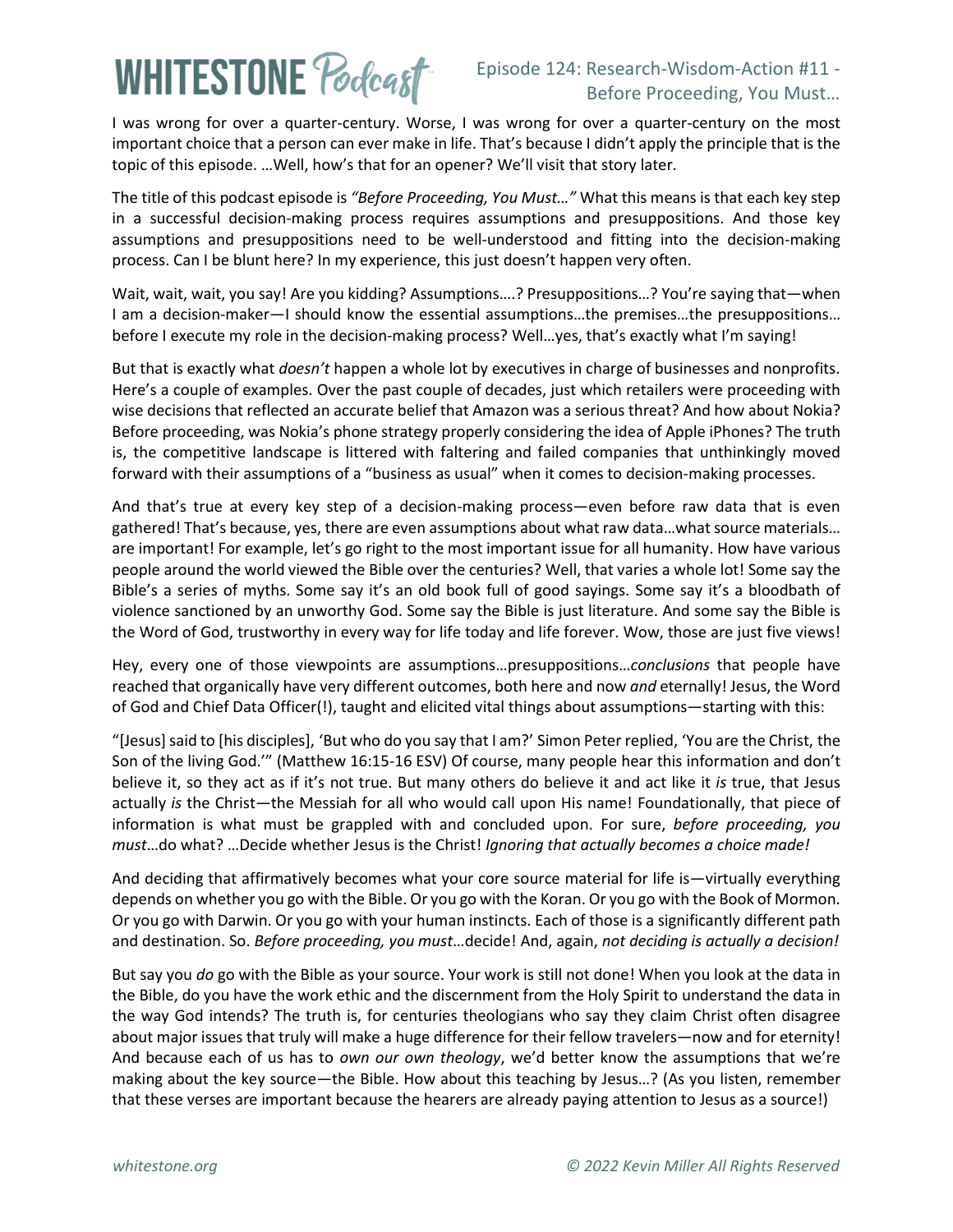## **WHITESTONE Pocleast**

## Episode 124: Research-Wisdom-Action #11 - Before Proceeding, You Must…

"Not everyone who says to me, 'Lord, Lord,' will enter the kingdom of heaven, but the one who does the will of my Father who is in heaven. On that day many will say to me, 'Lord, Lord, did we not prophesy in your name, and cast out demons in your name, and do many mighty works in your name?' And then will I declare to them, 'I never knew you; depart from me, you workers of lawlessness.'

"Everyone then who hears these words of mine and does them will be like a wise man who built his house on the rock. And the rain fell, and the floods came, and the winds blew and beat on that house, but it did not fall, because it had been founded on the rock. And everyone who hears these words of mine and does not do them will be like a foolish man who built his house on the sand. And the rain fell, and the floods came, and the winds blew and beat against that house, and it fell, and great was the fall of it." Matthew 7:21-27 (ESV) …I think we can safely say that Jesus was providing data and challenging assumptions here!

See, this is sort of a second stage, what Jesus called a "hearing and doing" phase of decision-making. Many a person claims Jesus as a source, but not "doing" what Jesus taught results in a house built on sand! That's right, *before proceeding, you must…hear and do what the legitimate data source directs you to do!*

But the next point is sadly poignant…and spiritually dangerous…and very common in America! What can foster a sandy foundation is that people kinda assume they *are* doing what Jesus taught. Perhaps their parents or their teachers or their pastors or their cultural poohbahs have led them to believe so. That's my story. For years, in a mainline church perched on the pancake-flat High Plains of America, the Christian life that was taught and lived in our pews was pancake-flat, too. No Gospel. No baptisms. No healings. No personal testimonies of changed lives. No startling wonderment of becoming a new creature in Christ.

Instead, a sort of human "goodness" was assumed, a marching in mundane lockstep—just being a bit better than your neighbor and a lot better than the local drug dealer. I spent decades in that shallow brand of fake-Christianity. Gotta own that mistake! Then I responded to God's gift of grace manifested by Jesus at the Cross. Wow. *Assumptions changed, radically*—just as God offers to everyone! But, sadly, ever since the Cross, assumptions about the Bible and Jesus have often been mishandled, distorted, underapplied, even ignored. Beware, you…and those around you…have much at stake! *Before proceeding, you must…*

Wait, you say…all that nonsense is not *my* story! You are *in Christ*, following Jesus, living a robust life of wonderment and grace! Hallelujah! That's truly a big deal—God's great purposes being fulfilled in you!

Still, our lives in Christ beg a periodic re-examination. And the Apostle Paul gives a measuring stick for how we will be evaluated at that final Judgement Seat of Christ, the time and place where every believer's life will be fully revealed and rewarded! Or *not* rewarded! Notice here that Paul is careful to refer to Jesus as the Christ. That's because Jesus didn't have a last name of Christ, He fulfilled the role of Messiah…of Deliverer…yes, the Christ, the Anointed One! Here's what Paul wrote (1 Corinthians 3:9-15 ESV):

"For no one can lay a foundation other than that which is laid, which is Jesus Christ. Now if anyone builds on the foundation with gold, silver, precious stones, wood, hay, straw—each one's work will become manifest, for the Day will disclose it, because it will be revealed by fire, and the fire will test what sort of work each one has done. If the work that anyone has built on the foundation survives, he will receive a reward. If anyone's work is burned up, he will suffer loss, though he himself will be saved, but only as through fire." That's God's reward structure…beyond salvation! *Before proceeding, we must ponder that!*

In my personal experience—both in healthy organizations and as the turnaround leader for organizations in trouble—an essential foundation for success is to constantly challenge assumptions at all stages: from relying only on worthy authorities, to wisely considering emerging influences, to choosing data sources before carefully gathering data, to astutely interpreting and applying the data. For businesses, nonprofits, and churches, the constant necessity is this: *before proceeding, we must know and challenge assumptions!*